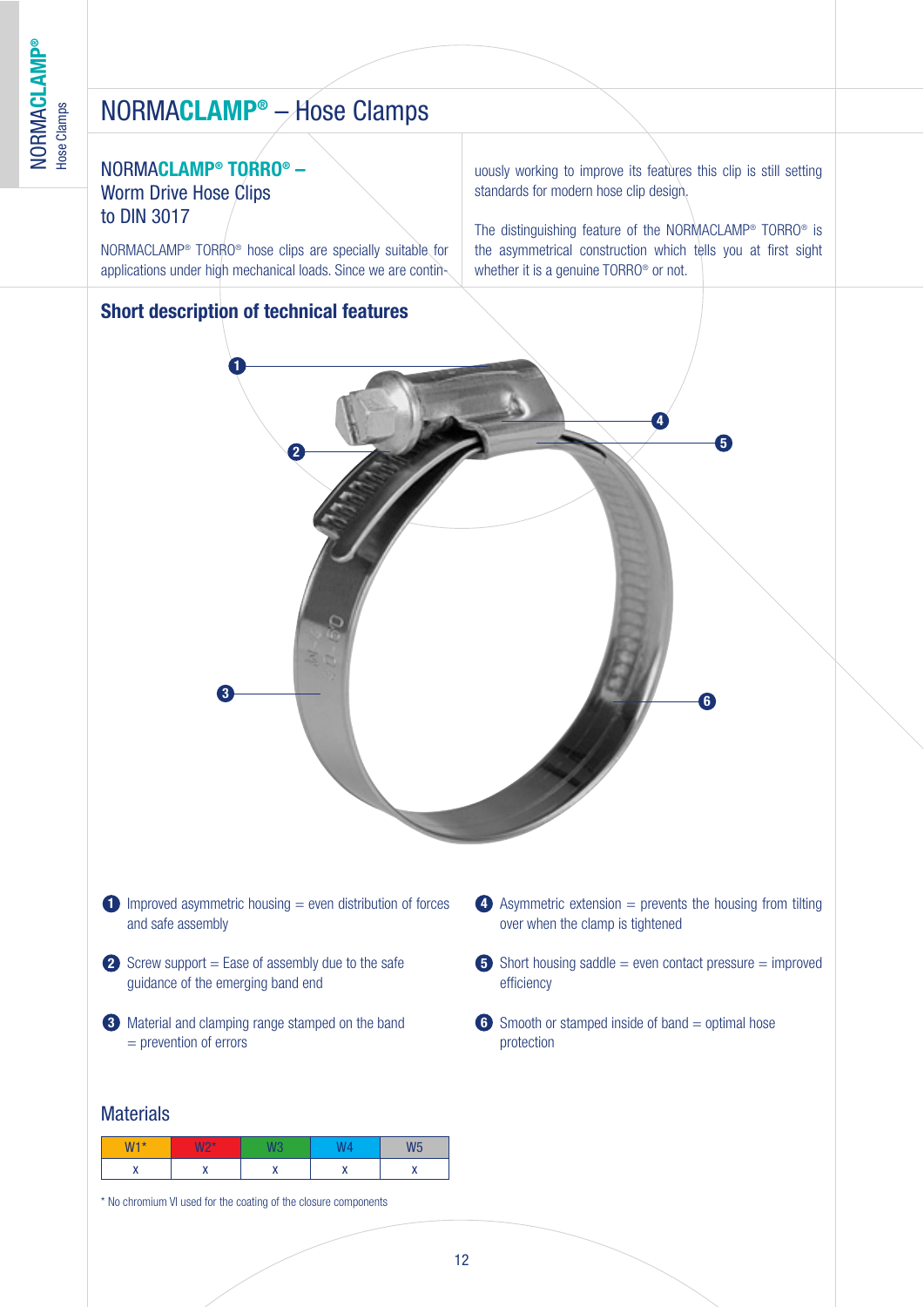# NORMA**CLAMP®** – Hose Clamps **Screw** W<sub>1</sub> W<sub>2</sub> W<sub>3</sub> W<sub>4</sub> W<sub>5</sub> Phillips head  $SW 7^*$  • • Types of clamp band Band width 9 mm • W1 with smooth inside • W2, W3, W4, W5 with stamped inside Band width 12 mm • W1, W2, W3 with smooth inside • W4, W5 with stamped inside

Slotted head SW 7\*\* • • •

 $*$  Band width 7.5 mm = SW 6  $*$   $*$  Band width 16 mm = SW 8

### The advantages at a glance

- Multi-range hose clamp
- Material: W1, W2, W3, W4, W5
- Chromium VI free: compliant with ROHS, WEEE and ELV Environmental Directives
- Clamping ranges to DIN 3017:  $8 16$  mm up to  $140 160$  mm
- Larger diameters on demand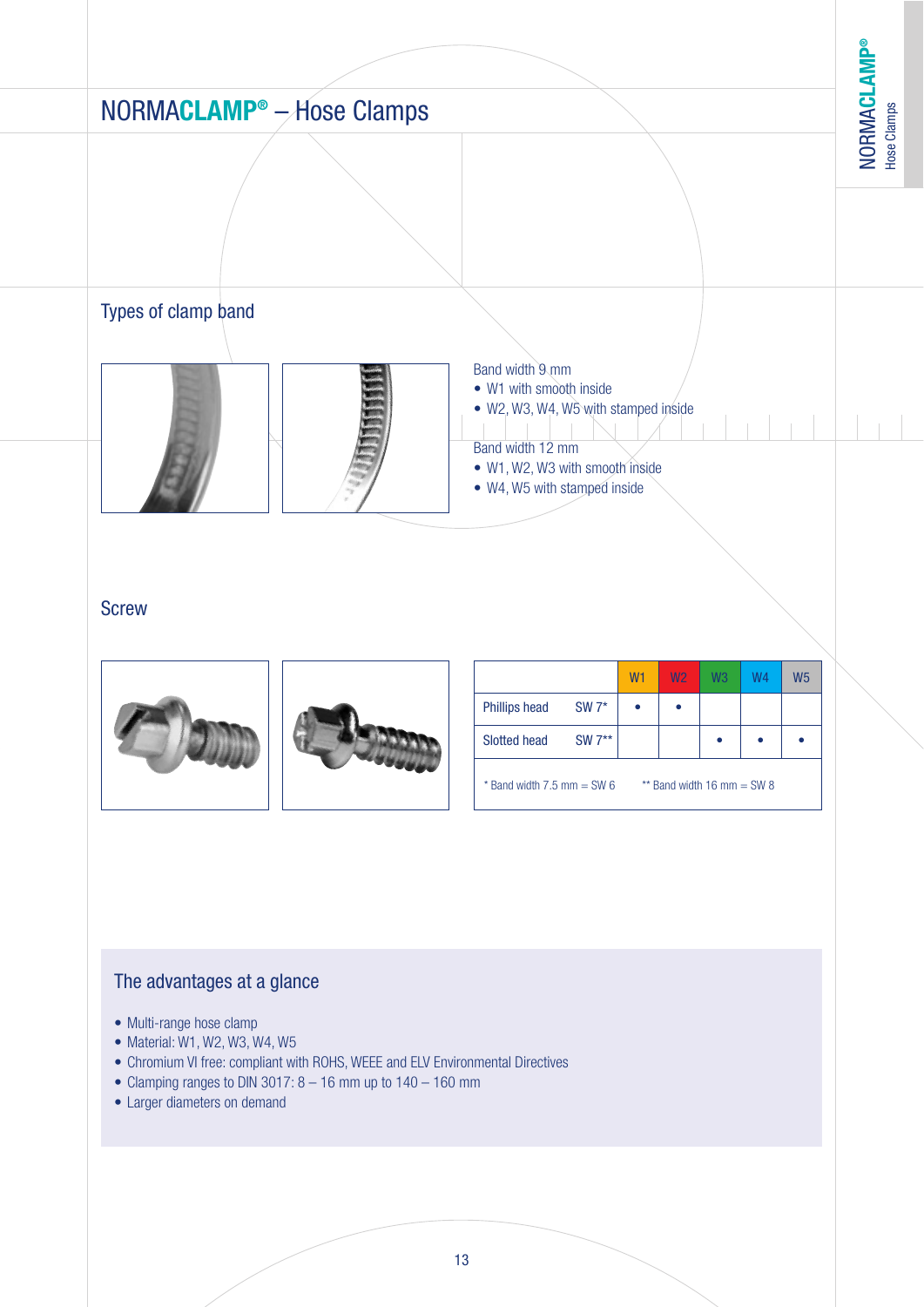### **Technical features**

### High band tensile force and high fracture torque

As always, the new NORMACLAMP® TORRO® features high tensile forces. However, when compared with competitor's products and the previous model, we now achieve significantly higher fracture torques. This provides for an increased assembly reliability.

#### Even clamping force distribution

Thanks to its enhanced technical design, the new NORMACLAMP® TORRO® range delivers an even distribution of clamping force. The clamp sits perfectly on the hose and ensures the optimal sealing of the connection.

### Corrosion resistance

| <b>Material</b> | Corrosion resistance in salt spray testing |
|-----------------|--------------------------------------------|
| W <sub>1</sub>  | Min. 144 h                                 |
| W <sub>2</sub>  | Min. 72 h                                  |
| W <sub>3</sub>  | Min. 200 h*                                |
| W4              | Min. 240 h                                 |
| W <sub>5</sub>  | Min. 400 h                                 |

\* Max 10% corrosion of the base material allowed

# **Applications**

- Cooling water lines
- Depressurized as well as pressurized fuel lines and vent lines
- Oil lines
- Connections in sanitary installations
- Connections in engine construction
- Connections in the white goods industry
- Hose connections in commercial vehicles industries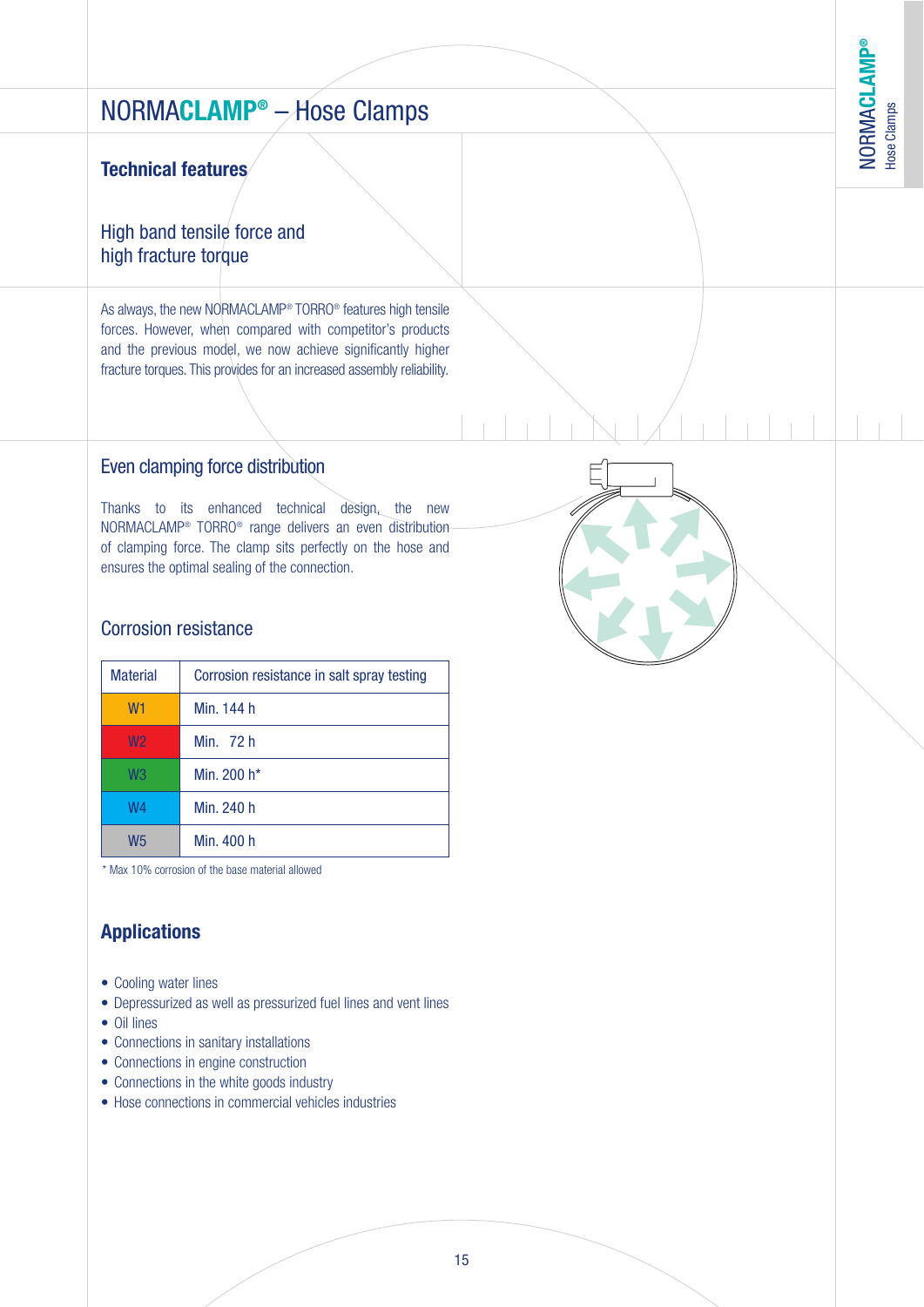# **Table with torques**

| <b>TORRO 9 W1</b>     |                |                |                |                |                |                |                 |                |                |                 |
|-----------------------|----------------|----------------|----------------|----------------|----------------|----------------|-----------------|----------------|----------------|-----------------|
| Diameter (mm)         | $8 - 12$       | $10 - 16$      | $12 - 18$      | $12 - 22$      | $16 - 27$      | $20 - 32$      | $25 - 40$       | $30 - 45$      | $35 - 50$      | $40 - 60$       |
| AD                    | $2.5 + 0.5$    | $3 + 0.5$      | $3 + 0.5$      | $3 + 0.5$      | $3 + 0.5$      | $3 + 0.5$      | $3 + 0.5$       | $3 + 0.5$      | $3 + 0.5$      | $3 + 0.5$       |
| LD max                | 1.2            | 1.2            | 1.2            | 1.2            | 1.2            | 1.2            | 1.2             | 1.2            | 1.2            | 1.2             |
| PD                    | 3 <sub>3</sub> | $\overline{4}$ | $\overline{4}$ | $\overline{4}$ | $\overline{4}$ | $\overline{4}$ | $\overline{4}$  | $\overline{4}$ | $\overline{4}$ | $\overline{4}$  |
| BD min                | $\overline{4}$ | 4.5            | 4.5            | 4.5            | 4.5            | 4.5            | $6\overline{6}$ | $6\phantom{a}$ | $6\phantom{1}$ | $6\phantom{1}6$ |
| <b>TORRO 9 W2</b>     |                |                |                |                |                |                |                 |                |                |                 |
| Diameter (mm)         |                | $8 - 16$       |                | $12 - 22$      | $16 - 27$      | $20 - 32$      | $25 - 40$       | $30 - 45$      | $35 - 50$      | $40 - 60$       |
| AD                    |                | $2 + 0.5$      |                | $3 + 0.5$      | $3 + 0.5$      | $3 + 0.5$      | $3 + 0.5$       | $3 + 0.5$      | $3 + 0.5$      | $3 + 0.5$       |
| LD max                |                | 0.7            |                | 0.7            | 0.7            | 0.7            | 0.7             | 0.7            | 0.7            | 0.7             |
| PD                    |                | 2.6            |                | $\overline{4}$ | $\overline{4}$ | $\overline{4}$ | $\overline{4}$  | $\mathbb A$    | $\overline{4}$ | $\overline{4}$  |
| <b>BD</b> min         |                | $\overline{4}$ |                | 4.5            | 4.5            | 4.5            | 4.5             | 4.5            | 4.5            | 4.5             |
| <b>TORRO 9 W3-W5</b>  |                |                |                |                |                |                |                 |                |                |                 |
| Diameter (mm)         |                | $8 - 16$       |                | $12 - 22$      | $16 - 27$      | $20 - 32$      | $25 - 40$       | $30 - 45$      | $35 - 50$      | $40 - 60$       |
| AD                    |                | $2 + 0.5$      |                | $3 + 0.5$      | $3 + 0.5$      | $3 + 0.5$      | $3 + 0.5$       | $3 + 0.5$      | $3 + 0.5$      | $3 + 0.5$       |
| LD max                |                | 0.7            |                | 0.7            | 0.7            | 0.7            | 0.7             | 0.7            | 0.7            | 0.7             |
| PD                    |                | 2.6            |                | $\overline{4}$ | $\overline{4}$ | $\overline{4}$ | $\overline{4}$  | $\overline{4}$ | $\overline{4}$ | $\overline{4}$  |
| BD min                |                | $\overline{4}$ |                | 4.5            | 4.5            | 4.5            | 4.5             | 4.5            | 4.5            | 4.5             |
| <b>TORRO 12 W1</b>    |                |                |                |                |                |                |                 |                |                |                 |
| Diameter (mm)         |                |                |                |                | $16 - 27$      | $20 - 32$      | $25 - 40$       | $30 - 45$      | $35 - 50$      | $40 - 60$       |
| AD                    |                |                |                |                | $5 + 0.5$      | $5 + 0.5$      | $5 + 0.5$       | $5 + 0.5$      | $5 + 0.5$      | $5 + 0.5$       |
| LD max                |                |                |                |                | 1.2            | 1.2            | 1.2             | 1.2            | 1.2            | 1.2             |
| PD                    |                |                |                |                | 6.5            | 6.5            | 6.5             | 6.5            | 6.5            | 6.5             |
| <b>BD</b> min         |                |                |                |                | 10             | 10             | 10              | 10             | 10             | 10              |
| <b>TORRO 12 W2/W3</b> |                |                |                |                |                |                |                 |                |                |                 |
| Diameter (mm)         |                |                |                |                | $16 - 27$      | $20 - 32$      | $25 - 40$       | $30 - 45$      | $35 - 50$      | $40 - 60$       |
| AD                    |                |                |                |                | $5 + 0.5$      | $5 + 0.5$      | $5 + 0.5$       | $5 + 0.5$      | $5 + 0.5$      | $5 + 0.5$       |
| LD max                |                |                |                |                | 1              | 1              | $\mathbf{1}$    | 1              | 1              | 1               |
| <b>PD</b>             |                |                |                |                | 6.5            | 6.5            | 6.5             | 6.5            | 6.5            | 6.5             |
| <b>BD</b> min         |                |                |                |                | 8.0            | 8.0            | 8.5             | 8.5            | 8.5            | 8.5             |
| <b>TORRO 12 W4/W5</b> |                |                |                |                |                |                |                 |                |                |                 |
| Diameter (mm)         |                |                |                |                | $16 - 27$      | $20 - 32$      | $25 - 40$       | $30 - 45$      | $35 - 50$      | $40 - 60$       |
| AD                    |                |                |                |                | $5 + 0.5$      | $5 + 0.5$      | $5 + 0.5$       | $5 + 0.5$      | $5 + 0.5$      | $5 + 0.5$       |
| LD max                |                |                |                |                | 1              | 1.             | $\mathbf{1}$    | 1              | 1.             | $\mathbf{1}$    |
| <b>PD</b>             |                |                |                |                | 6.5            | 6.5            | 6.5             | 6.5            | 6.5            | 6.5             |
| BD min                |                |                |                |                | $\bf 8$        | $\, 8$         | 8.5             | 8.5            | 8.5            | 8.5             |

Legend:

 $AD =$  recommended tightening torque in Nm;<br>  $PD =$  test torque in Nm;<br>  $BD =$  fracture torque in Nm;<br>  $BD =$  fracture torque in Nm

 $BD =$  fracture torque in Nm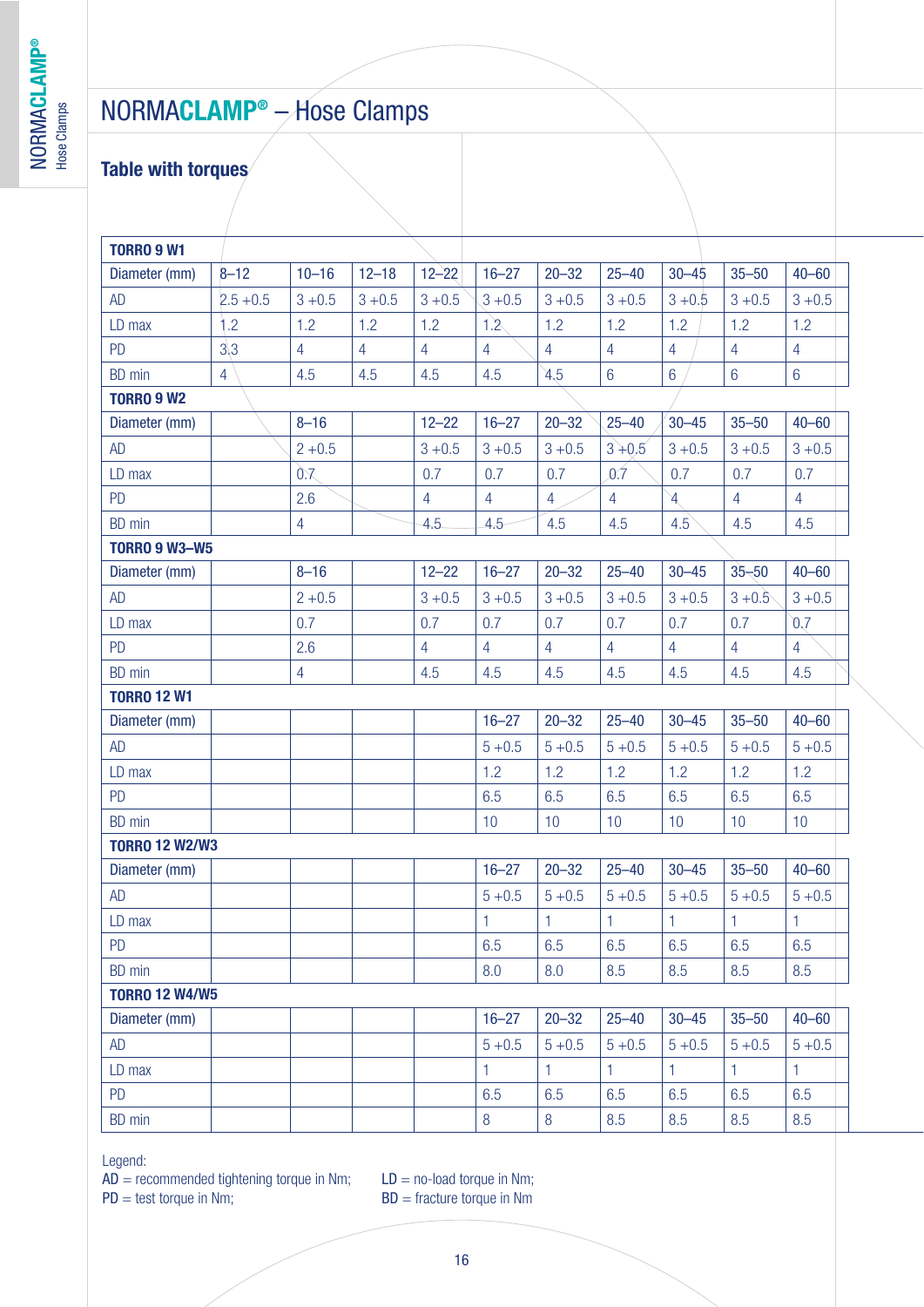**®**

# NORMA**CLAMP®** – Hose Clamps

| <b>TORRO 9 W1</b>     |                 |                 |                 |                 |                 |                |                 |                |                 |               |
|-----------------------|-----------------|-----------------|-----------------|-----------------|-----------------|----------------|-----------------|----------------|-----------------|---------------|
| $50 - 70$             | $60 - 80$       | $70 - 90$       | $80 - 100$      | $90 - 110$      | $100 - 120$     | $110 - 130$    | $120 - 140$     | $130 - 150$    | $140 - 160$     | Diameter (mm) |
| $3 + 0.5$             | $3 + 0.5$       | $3 + 0.5$       | $3 + 0.5$       | $3 + 0.5$       | $3 + 0.5$       | $3 + 0.5$      | $3 + 0.5$       | $3 + 0.5$      | $3 + 0.5$       | <b>AD</b>     |
| 1.2                   | 1.2             | 1.2             | 1.2             | 1.2             | 1.2             | 1.2            | 1.2             | 1.2            | 1.2             | LD max        |
| $\overline{4}$        | $\overline{4}$  | $\overline{4}$  | $\overline{4}$  | $\overline{4}$  | $\overline{4}$  | $\overline{4}$ | $\overline{4}$  | $\overline{4}$ | $\overline{4}$  | <b>PD</b>     |
| $6\phantom{.}6$       | $6\overline{6}$ | $6\phantom{.}6$ | $6\phantom{1}6$ | $6\phantom{a}$  | $6\phantom{a}$  | $6\phantom{a}$ | $6\phantom{.0}$ | $6\phantom{a}$ | $6\phantom{1}6$ | BD min        |
| <b>TORRO 9 W2</b>     |                 |                 |                 |                 |                 |                |                 |                |                 |               |
| $50 - 70$             | $60 - 80$       | $70 - 90$       | $80 - 100$      | $90 - 110$      | $100 - 120$     | $110 - 130$    | $120 - 140$     | 130-150        | $140 - 160$     | Diameter (mm) |
| $3 + 0.5$             | $3 + 0.5$       | $3 + 0.5$       | $3 + 0.5$       | $3 + 0.5$       | $3 + 0.5$       | $3 + 0.5$      | $3 + 0.5$       | $3 + 0.5$      | $3 + 0.5$       | <b>AD</b>     |
| 0.7                   | 0.7             | 0.7             | 0.7             | 0.7             | 0.7             | 0.7            | 0.7             | 0.7            | 0.7             | LD max        |
| $\overline{4}$        | $\overline{4}$  | $\overline{4}$  | $\overline{4}$  | $\overline{4}$  | $\overline{4}$  | $\overline{4}$ | $\overline{4}$  | $\overline{4}$ | $\overline{4}$  | <b>PD</b>     |
| 4.5                   | 4.5             | 4.5             | 4.5             | 4.5             | 4.5             | 4.5            | 4.5             | 4.5            | 4.5             | BD min        |
| <b>TORRO 9 W3-W5</b>  |                 |                 |                 |                 |                 |                |                 |                |                 |               |
| $50 - 70$             | $60 - 80$       | $70 - 90$       | $80 - 100$      | $90 - 110$      | $100 - 120$     | $110 - 130$    | $120 - 140$     | $130 - 150$    | $140 - 160$     | Diameter (mm) |
| $3 + 0.5$             | $3 + 0.5$       | $3 + 0.5$       | $3 + 0.5$       | $3 + 0.5$       | $3 + 0.5$       | $3 + 0.5$      | $3 + 0.5$       | $3 + 0.5$      | $3 + 0.5$       | AD            |
| 0.7                   | 0.7             | 0.7             | 0.7             | 0.7             | 0.7             | 0.7            | 0.7             | 0.7            | 0.7             | LD max        |
| $\overline{4}$        | $\overline{4}$  | $\overline{4}$  | $\overline{4}$  | $\overline{4}$  | $\overline{4}$  | $\overline{4}$ | $\overline{4}$  | $\overline{4}$ | $\overline{4}$  | <b>PD</b>     |
| 4.5                   | 4.5             | 4.5             | 4.5             | 4.5             | 4.5             | 4.5            | 4.5             | 4.5            | 4.5             | BD min        |
| <b>TORRO 12 W1</b>    |                 |                 |                 |                 |                 |                |                 |                |                 |               |
| $50 - 70$             | $60 - 80$       | $70 - 90$       | $80 - 100$      | $90 - 110$      | $100 - 120$     | $110 - 130$    | $120 - 140$     | $130 - 150$    | $140 - 160$     | Diameter (mm) |
| $5 + 0.5$             | $5 + 0.5$       | $5 + 0.5$       | $5 + 0.5$       | $5 + 0.5$       | $5 + 0.5$       | $5 + 0.5$      | $5 + 0.5$       | $5 + 0.5$      | $5 + 0.5$       | AD            |
| 1.2                   | 1.2             | 1.2             | 1.2             | 1.2             | 1.2             | 1.2            | 1.2             | 1.2            | 1.2             | LD max        |
| 6.5                   | 6.5             | 6.5             | 6.5             | 6.5             | 6.5             | 6.5            | 6.5             | 6.5            | 6.5             | <b>PD</b>     |
| 10 <sup>°</sup>       | 10 <sup>°</sup> | 10              | 10 <sup>°</sup> | 10 <sup>°</sup> | 10 <sup>°</sup> | 10             | 10              | 10             | 10              | BD min        |
| <b>TORRO 12 W2/W3</b> |                 |                 |                 |                 |                 |                |                 |                |                 |               |
| $50 - 70$             | $60 - 80$       | $70 - 90$       | $80 - 100$      | $90 - 110$      | $100 - 120$     | $110 - 130$    | $120 - 140$     | $130 - 150$    | 140-160         | Diameter (mm) |
| $5 + 0.5$             | $5 + 0.5$       | $5 + 0.5$       | $5 + 0.5$       | $5 + 0.5$       | $5 + 0.5$       | $5 + 0.5$      | $5 + 0.5$       | $5 + 0.5$      | $5 + 0.5$       | <b>AD</b>     |
| 1                     | 1               | $\mathbf{1}$    | $\mathbf{1}$    | 1               | $\mathbf{1}$    | $\mathbf{1}$   | $\mathbf{1}$    | 1              | $\mathbf{1}$    | LD max        |
| 6.5                   | 6.5             | 6.5             | 6.5             | 6.5             | 6.5             | 6.5            | 6.5             | 6.5            | 6.5             | PD            |
| 8.5                   | 8.5             | 8.5             | 8.5             | 8.5             | 8.5             | 8.5            | 8.5             | 8.5            | 8.5             | BD min        |
| <b>TORRO 12 W4/W5</b> |                 |                 |                 |                 |                 |                |                 |                |                 |               |
| $50 - 70$             | $60 - 80$       | $70 - 90$       | $80 - 100$      | $90 - 110$      | $100 - 120$     | $110 - 130$    | $120 - 140$     | $130 - 150$    | $140 - 160$     | Diameter (mm) |
| $5 + 0.5$             | $5 + 0.5$       | $5 + 0.5$       | $5 + 0.5$       | $5 + 0.5$       | $5 + 0.5$       | $5 + 0.5$      | $5 + 0.5$       | $5 + 0.5$      | $5 + 0.5$       | <b>AD</b>     |
| $\mathbf{1}$          | 1.              | 1.              | 1.              | 1.              | 1.              | 1.             | 1.              | 1              | 1.              | LD max        |
| 6.5                   | 6.5             | 6.5             | 6.5             | 6.5             | 6.5             | 6.5            | 6.5             | 6.5            | 6.5             | <b>PD</b>     |
| 8.5                   | 8.5             | 8.5             | 8.5             | 8.5             | 8.5             | 8.5            | 8.5             | 8.5            | 8.5             | BD min        |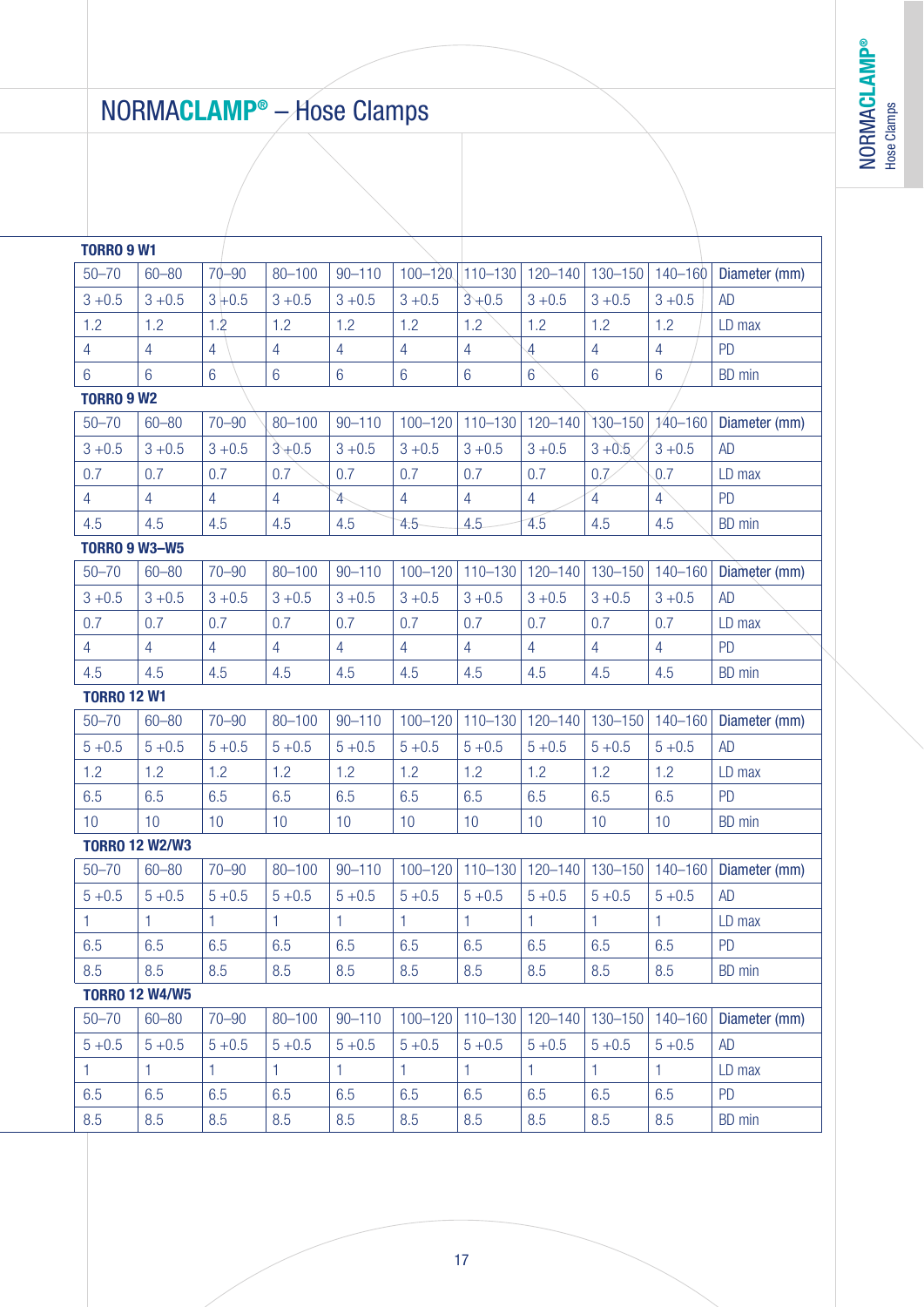### **Survey of sizes, band widths & materials** NORMA**CLAMP ® TORRO ®**

| <b>Band width</b> |                    | <b>Clamping Range</b> |                     | Packaging    |            |      |      |      |                  |                                 |                       |                       |                       |                       |                       |
|-------------------|--------------------|-----------------------|---------------------|--------------|------------|------|------|------|------------------|---------------------------------|-----------------------|-----------------------|-----------------------|-----------------------|-----------------------|
| (mm)              | <b>Description</b> | Ê<br>a<br>a           | in Inches           | 定            | <u>ِّب</u> | B    | s    | ┙    | ဖာ               | <b>S (ONly W1) W1 UVZ W3 W4</b> |                       |                       |                       |                       | W5                    |
| 5                 | SGL 7-11/5         |                       |                     | 100          |            |      |      |      |                  |                                 |                       | $\times$              |                       |                       |                       |
| 5                 | SGL 11-19/5        |                       |                     | 100          |            |      |      |      |                  |                                 |                       | $\times$              |                       |                       |                       |
| 7.5               | TORRO 8-12/7.5     | $8 - 12$              | $5/16 - 1/2$        | 100          | 1000       | 11.5 | 9.2  | 17.6 | 0.6              |                                 |                       | $\boldsymbol{\times}$ | $\times$              |                       |                       |
| 7.5               | TORRO 10-16/7.5    | $10 - 16$             | $3/8 - 5/8$         | 100          | 1000       | 11.5 | 9.2  | 17.6 | 0.6              |                                 |                       | $\boldsymbol{\times}$ | $\boldsymbol{\times}$ |                       |                       |
| 7.5               | TORRO 12-18/7.5    | $12 - 18$             | $1/2 - 3/4$         | 100          | 1000       | 11.5 | 9.2  | 17.6 | 0.6              |                                 |                       | $\boldsymbol{\times}$ | $\boldsymbol{\times}$ |                       |                       |
| တ                 | TORRO 8-12/9       | $8 - 12$              | $5/16 - 1/2$        | 100          | 1000       | 13.0 | 11.0 | 21.0 | 0.7              | $0.\overline{8}$                | $\boldsymbol{\times}$ |                       |                       |                       |                       |
| တ                 | TORRO 8-16/9       | $8 - 16$              | $5/16 - 5/8$        | 100          | 1000       | 13.0 | 11.0 | 21.0 | $\overline{0.7}$ |                                 |                       | $\times$              | $\times$              | $\times$              | $\times$              |
| တ                 | TORRO 10-16/9      | $10 - 16$             | $3/8 - 5/8$         | 100          | 1000       | 13.0 | 11.0 | 21.D | 0.7              | $0.\overline{8}$                | $\times$              |                       |                       |                       |                       |
| တ                 | TORRO 12-18/9      | $12 - 18$             | $1/2 - 3/4$         | 100          | 1000       | 13.0 | 11.0 | 21.0 | 0.7              | $\frac{8}{2}$                   | $\times$              |                       |                       |                       |                       |
| တ                 | TORRO 12-22/9      | $12 - 22$             | $1/2 - 7/8$         | 100          | 1000       | 13.0 | 11.0 | 24.0 | 0.7              |                                 |                       | $\boldsymbol{\times}$ | $\boldsymbol{\times}$ | $\boldsymbol{\times}$ | $\boldsymbol{\times}$ |
| တ                 | TORRO 16-27/9      | $16 - 27$             | $5/8 - 11/16$       | 100          | 1000       | 13.0 | 11.0 | 24.0 | 0.7              | $0.\overline{8}$                | $\boldsymbol{\times}$ | $\boldsymbol{\times}$ | $\boldsymbol{\times}$ | $\boldsymbol{\times}$ | $\times$              |
| တ                 | TORRO 20-32/9      | $20 - 32$             | $3/4 - 11/4$        | 100          | 1000       | 13.0 | 11.0 | 24.0 | 0.7              | $0.\overline{8}$                | $\boldsymbol{\times}$ | $\boldsymbol{\times}$ | $\times$              | $\boldsymbol{\times}$ | $\times$              |
| တ                 | TORRO 25-40/9      | $25 - 40$             | $1 - 15/8$          | 100          | 1000       | 13.0 | 11.0 | 26.0 | 0.7              | $0.\overline{8}$                | $\times$              | $\boldsymbol{\times}$ | $\times$              | $\asymp$              | $\boldsymbol{\times}$ |
| တ                 | TORRO 30-45/9      | $30 - 45$             | $3/16 - 13/4$       | 100          | 500        | 13.0 | 11.0 | 26.0 | 0.7              | $0.\overline{8}$                | $\boldsymbol{\times}$ | $\boldsymbol{\times}$ | $\times$              | $\boldsymbol{\times}$ | $\boldsymbol{\times}$ |
| တ                 | TORRO 35-50/9      | 50<br>$35 -$          | $13/8 - 2$          | 50           | 500        | 13.0 | 11.0 | 26.0 | 0.7              | $0.\overline{8}$                | $\times$              | $\times$              | $\boldsymbol{\times}$ | $\boldsymbol{\times}$ | $\asymp$              |
| တ                 | TORRO 40-60/9      | 40-60                 | $15/8 - 23/8$       | 50           | 250        | 13.0 | 11.0 | 26.0 | 0.7              | $\frac{8}{2}$                   | $\!\times\!$          | $\boldsymbol{\times}$ | $\boldsymbol{\times}$ | $\times$              | $\boldsymbol{\times}$ |
| တ                 | TORRO 50-70/9      | $50 - 70$             | $2 - 23/4$          | 50           | 250        | 13.0 | 11.0 | 26.0 | 0.7              | $\frac{8}{2}$                   | $\boldsymbol{\times}$ | $\boldsymbol{\times}$ | $\boldsymbol{\times}$ | $\boldsymbol{\times}$ | $\boldsymbol{\times}$ |
| တ                 | TORRO 60-80/9      | $60 - 80$             | $23/8 - 31/8$       | 25           | 250        | 13.0 | 11.0 | 26.0 | 0.7              | $\frac{8}{2}$                   | $\times$              | $\boldsymbol{\times}$ | $\boldsymbol{\times}$ | $\boldsymbol{\times}$ | $\boldsymbol{\times}$ |
| တ                 | TORRO 70-90/9      | 90<br>$\overline{5}$  | $2^{3}/4 - 3^{1}/2$ | 25           | 250        | 13.0 | 11.0 | 26.0 | 0.7              | $\frac{8}{2}$                   | $\times$              | $\boldsymbol{\times}$ | $\boldsymbol{\times}$ | $\times$              | $\boldsymbol{\times}$ |
| တ                 | TORRO 80-100/9     | $80 - 100$            | $3^{1}/8 - 4$       | 25           | 200        | 13.0 | 11.0 | 26.0 | $\overline{0.7}$ | $0.\overline{8}$                | $\boldsymbol{\times}$ | $\boldsymbol{\times}$ | $\times$              | $\boldsymbol{\times}$ | $\boldsymbol{\times}$ |
| တ                 | TORRO 90-110/9     | $90 - 110$            | $31/2 - 43/8$       | 25           | 200        | 13.0 | 11.0 | 26.0 | 0.7              | $0.\overline{8}$                | $\times$              | $\boldsymbol{\times}$ | $\times$              | $\boldsymbol{\times}$ | $\boldsymbol{\times}$ |
| တ                 | TORRO 100-120/9    | $100 - 120$           | $4 - 43/4$          |              | 250        | 13.0 | 11.0 | 26,0 | 0.7              | $\frac{8}{6}$                   | $\times$              | $\times$              | $\times$              | $\times$              | $\boldsymbol{\times}$ |
| တ                 | TORRO 110-130/9    | $110 - 130$           | $43/8 - 51/8$       | 1            | 200        | 13.0 | 11.0 | 26.0 | 0.7              | $\frac{8}{2}$                   | $\star$               | $\boldsymbol{\times}$ | $\times$              | $\boldsymbol{\times}$ | $\boldsymbol{\times}$ |
| တ                 | TORRO 120-140/9    | $120 - 140$           | $43/4 - 51/2$       | T            | 200        | 13.0 | 11,0 | 26.0 | 0.7              | $\frac{8}{2}$                   | $\times$              | $\boldsymbol{\times}$ | $\boldsymbol{\times}$ | $\boldsymbol{\times}$ | $\boldsymbol{\times}$ |
| တ                 | TORRO 130-150/9    | $130 - 150$           | $51/8 - 57/8$       | -1           | 200        | 13.0 | 11.0 | 26.0 | 0.7              | $\frac{8}{2}$                   | $\boldsymbol{\times}$ | $\boldsymbol{\times}$ | $\boldsymbol{\times}$ | $\boldsymbol{\times}$ | $\boldsymbol{\times}$ |
| $\Theta$          | TORRO 140-160/9    | $140 - 160$           | $51/2 - 61/4$       | $\mathbf{I}$ | 200        | 13.0 | 11.0 | 26.0 | 0.7              | $0.\overline{8}$                | $\times$              | $\times$              | $\times$              | $\times$              | $\times$              |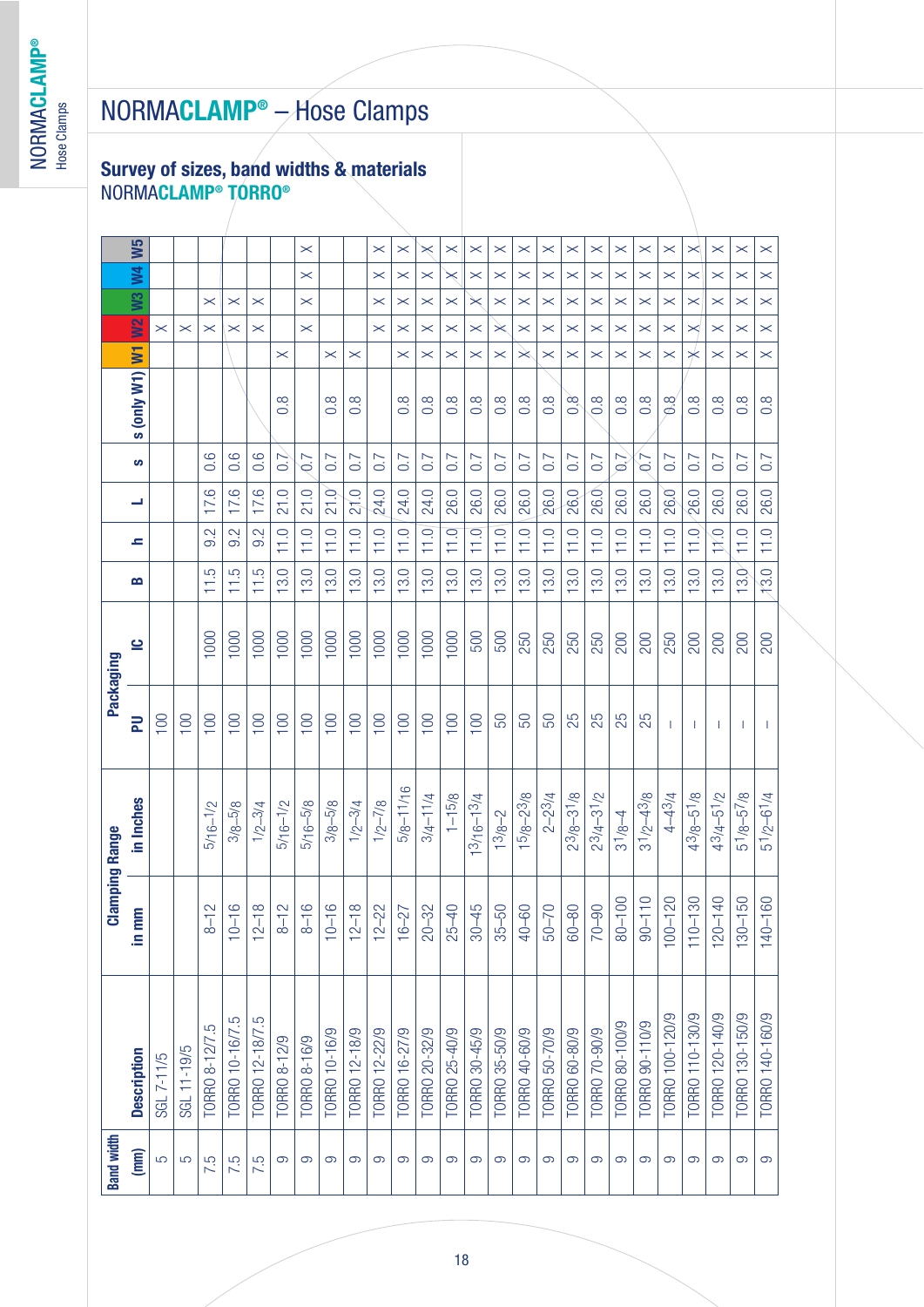**NORMACLAMP®** NORMA**CLAMP®** Hose Clamps Hose Clamps

# NORMA**CLAMP ®** – Hose Clamps

| <b>Band width</b> |                    | <b>Clamping Range</b>       |                     |    | Packaging |      |      |      |                  |                        |                       |                       |                       |                       |                       |  |
|-------------------|--------------------|-----------------------------|---------------------|----|-----------|------|------|------|------------------|------------------------|-----------------------|-----------------------|-----------------------|-----------------------|-----------------------|--|
| (mm)              | <b>Description</b> | in mm                       | in Inches           | 군  | <u>ي</u>  | B    | s    |      | ဖာ               | <b>EMI (LM Aluo)</b> s |                       | <b>SAR</b>            | $W_3$                 | $\geq$                | W5                    |  |
| $\frac{2}{1}$     | TORRO 16-27/12     | $16 - 27$                   | $5/8 - 11/16$       | 50 | 500       | 14.6 | 12.5 | 30.0 | $\frac{8}{2}$    | $\frac{8}{2}$          | $\boldsymbol{\times}$ | $\boldsymbol{\times}$ | $\boldsymbol{\times}$ | $\boldsymbol{\times}$ | $\boldsymbol{\times}$ |  |
| $\frac{2}{1}$     | TORRO 20-32/12     | Ņ<br>$20 - 3$               | $3/4 - 1/4$         | 50 | 500       | 14.6 | 12.5 | 30.0 | $\frac{8}{2}$    | $\frac{8}{2}$          | $\times$              | $\boldsymbol{\times}$ | $\boldsymbol{\times}$ | $\boldsymbol{\times}$ | $\boldsymbol{\times}$ |  |
| $\frac{2}{1}$     | TORRO 25-40/12     | $25 - 40$                   | $1 - 15/8$          | 50 | 500       | 14.6 | 12.5 | 30.0 | $\frac{8}{2}$    | $\frac{1}{1}$          | $\times$              | $\boldsymbol{\times}$ | $\boldsymbol{\times}$ | $\boldsymbol{\times}$ | $\boldsymbol{\times}$ |  |
| $\frac{2}{1}$     | TORRO 30-45/12     | $30 - 45$                   | $13/16 - 13/4$      | 50 | 500       | 14.6 | 12.5 | 30.0 | $\frac{8}{2}$    | $\frac{1}{1}$          | $\Join$               | $\boldsymbol{\times}$ | $\boldsymbol{\times}$ | $\boldsymbol{\times}$ | $\boldsymbol{\times}$ |  |
| $\frac{2}{1}$     | TORRO 35-50/12     | $35 - 50$                   | $13/8 - 2$          | 50 | 500       | 14.6 | 12.5 | 30.0 | $\frac{8}{2}$    | $\overline{C}$         | $\times$              | $\boldsymbol{\times}$ | $\boldsymbol{\times}$ | $\boldsymbol{\times}$ | $\boldsymbol{\times}$ |  |
| $\frac{2}{1}$     | TORRO 40-60/12     | $40 - 60$                   | $15/8 - 23/8$       | 25 | 250       | 14.6 | 12.5 | 30.0 | $\frac{8}{2}$    | $\frac{0}{1}$          | $\times$              | $\times$              | $\boldsymbol{\times}$ | $\boldsymbol{\times}$ | $\times$              |  |
| $\frac{2}{1}$     | TORRO 50-70/12     | $50 - 70$                   | $2 - 23/4$          | 25 | 250       | 14.6 | 12.5 | 30.0 | $\frac{8}{2}$    | $\frac{0}{1}$          | $\boldsymbol{\times}$ | $\boldsymbol{\times}$ | $\boldsymbol{\times}$ | $\boldsymbol{\times}$ | $\boldsymbol{\times}$ |  |
| $\frac{2}{1}$     | TORRO 60-80/12     | $60 - 80$                   | $2^{3}/8 - 3^{1}/8$ | 25 | 250       | 14.6 | 12.5 | 30.0 | $\frac{8}{2}$    | $\frac{1}{1}$          | $\boldsymbol{\times}$ | $\boldsymbol{\times}$ | $\boldsymbol{\times}$ | $\boldsymbol{\times}$ | $\boldsymbol{\times}$ |  |
| $\frac{2}{1}$     | TORRO 70-90/12     | $70 - 90$                   | $2^{3}/4 - 3^{1}/2$ | 25 | 250       | 14.6 | 12.5 | 36.0 | $\frac{8}{2}$    | $\frac{0}{1}$          | $\times$              | $\boldsymbol{\times}$ | $\boldsymbol{\times}$ | $\times$              | $\times$              |  |
| $\frac{2}{1}$     | TORRO 80-100/12    | $80 - 100$                  | $31/8 - 4$          | 25 | 100       | 14.6 | 12.5 | 36.0 | $\frac{8}{2}$    | $\frac{0}{1}$          | $\boldsymbol{\times}$ | $\boldsymbol{\times}$ | $\boldsymbol{\times}$ | $\times$              | $\boldsymbol{\times}$ |  |
| $\frac{2}{1}$     | TORRO 90-110/12    | $90 - 110$                  | $31/2 - 43/8$       | 25 | 100       | 14.6 | 12.5 | 36.0 | $0.\overline{8}$ | $\frac{0}{1}$          | $\times$              | $\boldsymbol{\times}$ | $\boldsymbol{\times}$ | $\boldsymbol{\times}$ | $\times$              |  |
| $\frac{2}{1}$     | TORRO 100-120/12   | 20<br>$100 - 12$            | $4 - 43/4$          | T  | 100       | 14.6 | 12.5 | 36.0 | $\frac{8}{2}$    | $\frac{0}{1}$          | $\boldsymbol{\times}$ | $\times$              | $\boldsymbol{\times}$ | $\boldsymbol{\times}$ | $\times$              |  |
| $\frac{2}{1}$     | TORRO 110-130/12   | $\infty$<br>$110 - 13$      | $43/8 - 51/8$       | T  | 100       | 14.6 | 12.5 | 36.0 | $\frac{8}{2}$    | $\frac{0}{1}$          | $\boldsymbol{\times}$ | $\boldsymbol{\times}$ | $\boldsymbol{\times}$ | $\boldsymbol{\times}$ | $\times$              |  |
| $\overline{2}$    | TORRO 120-140/12   | $\overline{4}$<br>$120 - 1$ | $43/4 - 51/2$       | T  | 100       | 14.6 | 12.5 | 36.0 | $0.\overline{8}$ | $\frac{0}{1}$          | $\times$              | $\boldsymbol{\times}$ | $\times$              | $\times$              | $\boldsymbol{\times}$ |  |
| $\frac{2}{1}$     | TORRO 130-150/12   | 50<br>$130 - 1!$            | $51/8 - 57/8$       | L  | 100       | 14.6 | 12.5 | 36.0 | $\frac{8}{2}$    | $\frac{1}{1}$          | $\times$              | $\times$              | $\boldsymbol{\times}$ | $\times$              | $\boldsymbol{\times}$ |  |
| $\frac{2}{1}$     | TORRO 140-160/12   | 60<br>$140 - 1$             | $51/2 - 61/4$       | T  | 100       | 14.6 | 12.5 | 36.0 | $0.\overline{8}$ | $\frac{0}{1}$          | $\Join$               | $\times$              | $\boldsymbol{\times}$ | $\boldsymbol{\times}$ | $\boldsymbol{\times}$ |  |
|                   |                    |                             |                     |    |           |      |      |      |                  |                        |                       |                       |                       |                       |                       |  |

Further sizes on request Further sizes on request

B = total width in mm (housing)<br>h = total height in mm (screw and housing) B = total width in mm (housing)

h = total height in mm (screw and housing)

IC = industrial carton<br>L = total length in mm (screw and housing) IC = industrial carton

 $L =$  total length in mm (screw and housing)

 $PU =$  packaging unit<br>s = band thickness in mm (clamp band) s = band thickness in mm (clamp band) PU = packaging unit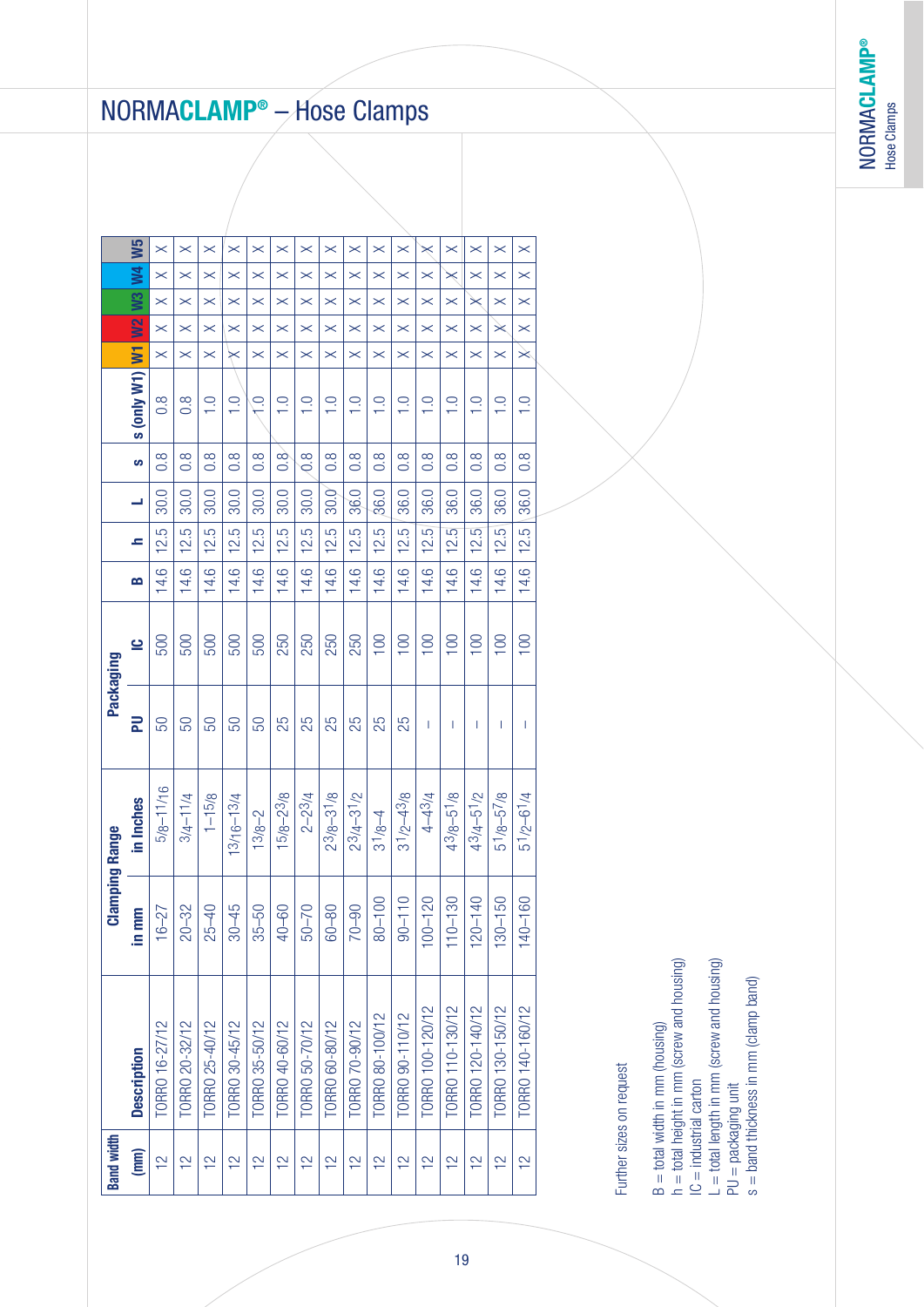### **Survey of sizes, band widths & materials** NORMA**CLAMP® TORRO® WF**

|                       | 2<br>B                 | 21.0<br>11.0<br>13.0 | 24.0<br>11.0<br>13.0 | 24.0<br>11.0<br>13.0 | 24.0<br>11.0<br>13.0 | 26.0<br>11.0<br>13.0 | 26.0<br>11.0<br>13.0   | 26.0<br>11.0<br>13.0   | 26.0<br>11.0<br>13.0   | 26.0<br>11.0<br>13.0 | 26.0<br>11.0<br>13.0 | 26.0<br>11.0<br>13.0 | 26.0<br>11.0<br>13.0 | 26.0<br>11.0<br>13.0 | 26.0<br>11.0<br>13.0 | 26.0<br>11.0<br>13.0         |  |
|-----------------------|------------------------|----------------------|----------------------|----------------------|----------------------|----------------------|------------------------|------------------------|------------------------|----------------------|----------------------|----------------------|----------------------|----------------------|----------------------|------------------------------|--|
|                       | <u>ف</u>               | 1000                 | 1000                 | 1000                 | 1000                 | 1000                 | 500                    | 500                    | 250                    | 250                  | 250                  | 250                  | 200                  | 200                  | 200                  | 200                          |  |
| Packaging             | $\overline{a}$         | 100                  | 100                  | 100                  | 100                  | 100                  | 100                    | 50                     | 50                     | 50                   | 25                   | 25                   | 25                   | 25                   | -1                   | $\overline{\phantom{a}}$     |  |
|                       | in Inches              | $5/16 - 5/8$         | $1/2 - 7/8$          | $5/8 - 11/16$        | $3/4 - 11/4$         | $1 - 5/8$            | $13/16 - 2$            | $13/8 - 2$             | 15/8-23/8              | $2 - 23/4$           | $23/8 - 31/8$        | $23/4 - 31/2$        | $31/8 - 4$           | $31/2 - 43/8$        | $4 - 43/4$           | $43/8 - 51/8$                |  |
| <b>Clamping Range</b> | in mm                  | $8 - 16$             | $12 - 22$            | $16 - 27$            | $20 - 32$            | $25 - 40$            | $30 - 45$              | $35 - 50$              | $40 - 60$              | $50 - 70$            | $60 - 80$            | $06 - 07$            | $80 - 100$           | $90 - 110$           | $100 - 120$          | $110 - 130$                  |  |
|                       | <b>Description</b>     | 16/9WF<br>TORRO 8-   | TORRO 12-22/9 WF     | TORRO 16-27/9 WF     | TORRO 20-32/9 WF     | TORRO 25-40/9 WF     | $-45/9$ WF<br>TORRO 30 | $-50/9$ WF<br>TORRO 35 | $-60/9$ WF<br>TORRO 40 | TORRO 50-70/9 WF     | TORRO 60-80/9 WF     | TORRO 70-90/9 WF     | TORRO 80-100/9 WF    | TORRO 90-110/9 WF    | TORRO 100-120/9 WF   | 0-130/9WF<br><b>TORRO 11</b> |  |
| <b>Band width</b>     | $\widehat{\mathbb{E}}$ | 9                    | တ                    | တ                    | ၜ                    | $\sigma$             | တ                      | တ                      | တ                      | တ                    | တ                    | $\sigma$             | တ                    | တ                    | တ                    | တ                            |  |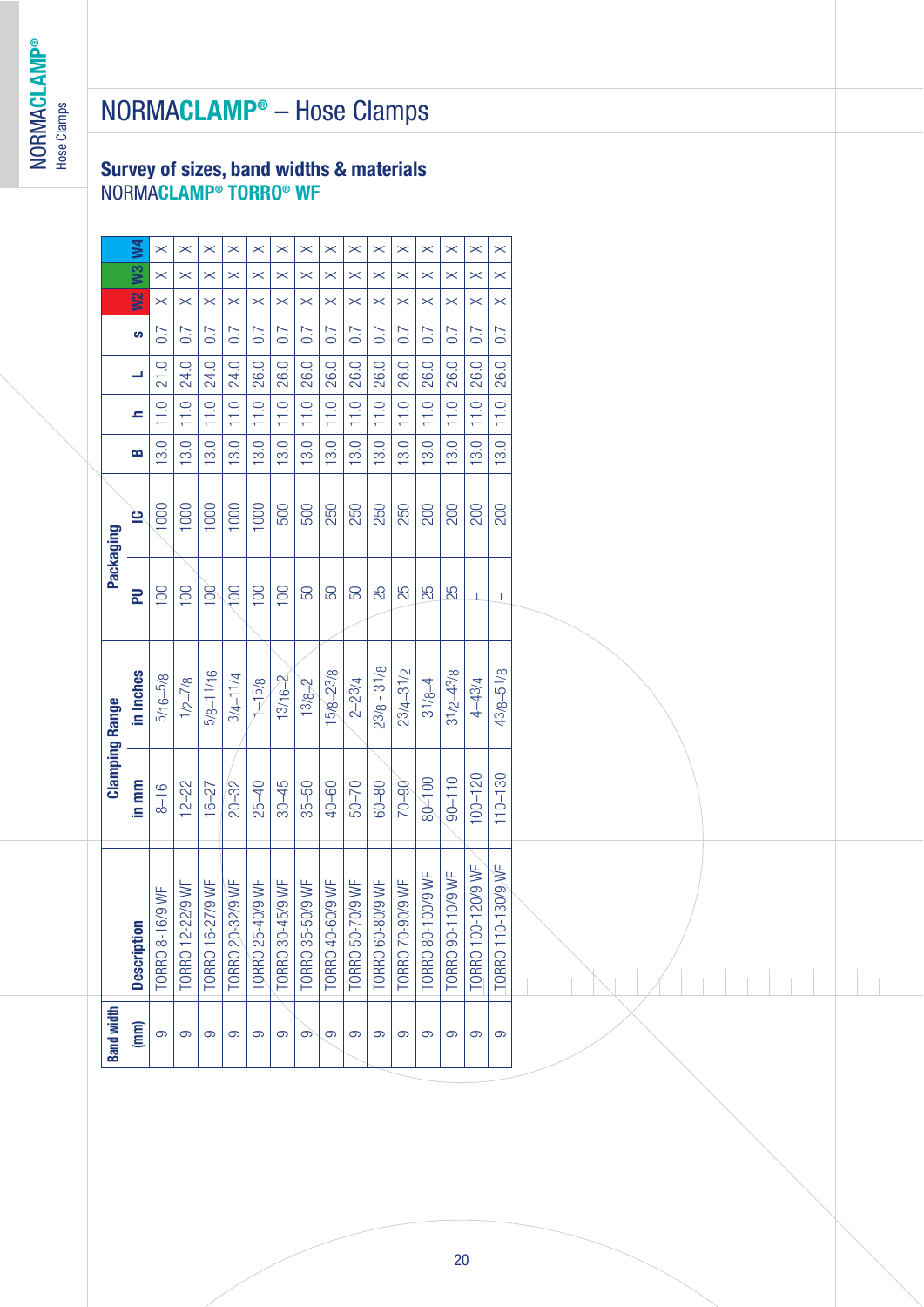**NORMACLAMP<sup>®</sup>** NORMA**CLAMP®** Hose Clamps

# NORMA**CLAMP ®** – Hose Clamps

| $\overline{\mathbf{M}}$<br>$\boldsymbol{\times}$<br>$\boldsymbol{\times}$<br>$\times$<br>$\boldsymbol{\times}$<br>$\pmb{\times}$<br>$\boldsymbol{\times}$<br>$\boldsymbol{\times}$<br>$\boldsymbol{\times}$<br>$\times$<br>$\boldsymbol{\times}$<br>$\times$<br>$\boldsymbol{\times}$<br>$\times$<br>$\boldsymbol{\times}$<br><b>M2 W3</b><br>$\boldsymbol{\times}$<br>$\boldsymbol{\times}$<br>$\boldsymbol{\times}$<br>$\times$<br>$\boldsymbol{\times}$<br>$\boldsymbol{\times}$<br>$\boldsymbol{\times}$<br>$\times$<br>$\boldsymbol{\times}$<br>$\times$<br>$\boldsymbol{\times}$<br>$\times$<br>$\boldsymbol{\times}$<br>$\boldsymbol{\times}$<br>$\boldsymbol{\times}$<br>$\boldsymbol{\times}$<br>$\boldsymbol{\times}$<br>$\times$<br>$\boldsymbol{\times}$<br>$\boldsymbol{\times}$<br>$\boldsymbol{\times}$<br>$\boldsymbol{\times}$<br>$\boldsymbol{\times}$<br>$\boldsymbol{\times}$<br>$\times$<br>$\boldsymbol{\times}$<br>$\boldsymbol{\times}$<br>$\boldsymbol{\times}$<br>$0.\overline{8}$<br>$0.\overline{8}$<br>$0.\overline{8}$<br>$0.\overline{8}$<br>$0.\overline{8}$<br>$0.\overline{8}$<br>$0.\overline{8}$<br>$0.\overline{8}$<br>$0.\overline{8}$<br>$0.\overline{8}$<br>$\frac{8}{2}$<br>$0.\overline{8}$<br>$\frac{8}{2}$<br>$0.\overline{8}$<br>ဖာ<br>30.0<br>30.0<br>30.0<br>30.0<br>30.0<br>36.0<br>36.0<br>36.0<br>36.0<br>36.0<br>30.0<br>30.0<br>36.0<br>30.0<br>12.5<br>12.5<br>12.5<br>12.5<br>12.5<br>12.5<br>12.5<br>12.5<br>12.5<br>12.5<br>12.5<br>12.5<br>12.5<br>12.5<br>2<br>14.6<br>14.6<br>14.6<br>14.6<br>14.6<br>14.6<br>14.6<br>14.6<br>14.6<br>14.6<br>14.6<br>14.6<br>14.6<br>14.6<br>B<br>100<br>100<br>100<br>100<br>500<br>500<br>500<br>500<br>500<br>250<br>250<br>250<br>250<br>100<br><u>پ</u><br>$\mathbf{R}$<br>25<br>25<br>25<br>25<br>25<br>50<br>25<br>50<br>-1<br>-1<br>√<br>J.<br>$13/16 - 13/4$<br>$43/8 - 51/8$<br>$31/2 - 43/8$<br>$43/4 - 51/2$<br>15/8-23/8<br>$23/8 + 31/8$<br>$23/4 - 3/2$<br>$5/8 - 11/16$<br>in Inches<br>$3/4 - 11/4$<br>$2 - 23/4$<br>$1 - 15/8$<br>$31/8 - 4$<br>4-43/4<br>$13/8 - 2$<br>$110 - 130$<br>$100 - 120$<br>$120 - 140$<br>$90 - 110$<br>$80 - 100$<br>in mm<br>$25 - 40$<br>$30 - 45$<br>$50 - 70$<br>$70 - 90$<br>$20 - 32$<br>$40 - 60$<br>$35 - 50$<br>$60 - 80$<br>$16 - 27$<br>ew and housing)<br>ew and housing)<br>(clamp band) |                                                                                                                                                                                                                                                 |  | <b>Clamping Range</b> | Packaging |  |  |  |  |
|-------------------------------------------------------------------------------------------------------------------------------------------------------------------------------------------------------------------------------------------------------------------------------------------------------------------------------------------------------------------------------------------------------------------------------------------------------------------------------------------------------------------------------------------------------------------------------------------------------------------------------------------------------------------------------------------------------------------------------------------------------------------------------------------------------------------------------------------------------------------------------------------------------------------------------------------------------------------------------------------------------------------------------------------------------------------------------------------------------------------------------------------------------------------------------------------------------------------------------------------------------------------------------------------------------------------------------------------------------------------------------------------------------------------------------------------------------------------------------------------------------------------------------------------------------------------------------------------------------------------------------------------------------------------------------------------------------------------------------------------------------------------------------------------------------------------------------------------------------------------------------------------------------------------------------------------------------------------------------------------------------------------------------------------------------------------------------------------------------------------------------------------------------------------------------------------------------------------------------------------------------------------------------------------------------------------------------------------------|-------------------------------------------------------------------------------------------------------------------------------------------------------------------------------------------------------------------------------------------------|--|-----------------------|-----------|--|--|--|--|
|                                                                                                                                                                                                                                                                                                                                                                                                                                                                                                                                                                                                                                                                                                                                                                                                                                                                                                                                                                                                                                                                                                                                                                                                                                                                                                                                                                                                                                                                                                                                                                                                                                                                                                                                                                                                                                                                                                                                                                                                                                                                                                                                                                                                                                                                                                                                                 | <b>Description</b>                                                                                                                                                                                                                              |  |                       |           |  |  |  |  |
|                                                                                                                                                                                                                                                                                                                                                                                                                                                                                                                                                                                                                                                                                                                                                                                                                                                                                                                                                                                                                                                                                                                                                                                                                                                                                                                                                                                                                                                                                                                                                                                                                                                                                                                                                                                                                                                                                                                                                                                                                                                                                                                                                                                                                                                                                                                                                 | TORRO 16-27/12 WF                                                                                                                                                                                                                               |  |                       |           |  |  |  |  |
|                                                                                                                                                                                                                                                                                                                                                                                                                                                                                                                                                                                                                                                                                                                                                                                                                                                                                                                                                                                                                                                                                                                                                                                                                                                                                                                                                                                                                                                                                                                                                                                                                                                                                                                                                                                                                                                                                                                                                                                                                                                                                                                                                                                                                                                                                                                                                 | TORRO 20-32/12 WF                                                                                                                                                                                                                               |  |                       |           |  |  |  |  |
|                                                                                                                                                                                                                                                                                                                                                                                                                                                                                                                                                                                                                                                                                                                                                                                                                                                                                                                                                                                                                                                                                                                                                                                                                                                                                                                                                                                                                                                                                                                                                                                                                                                                                                                                                                                                                                                                                                                                                                                                                                                                                                                                                                                                                                                                                                                                                 | TORRO 25-40/12 WF                                                                                                                                                                                                                               |  |                       |           |  |  |  |  |
|                                                                                                                                                                                                                                                                                                                                                                                                                                                                                                                                                                                                                                                                                                                                                                                                                                                                                                                                                                                                                                                                                                                                                                                                                                                                                                                                                                                                                                                                                                                                                                                                                                                                                                                                                                                                                                                                                                                                                                                                                                                                                                                                                                                                                                                                                                                                                 | TORRO 30-45/12 WF                                                                                                                                                                                                                               |  |                       |           |  |  |  |  |
|                                                                                                                                                                                                                                                                                                                                                                                                                                                                                                                                                                                                                                                                                                                                                                                                                                                                                                                                                                                                                                                                                                                                                                                                                                                                                                                                                                                                                                                                                                                                                                                                                                                                                                                                                                                                                                                                                                                                                                                                                                                                                                                                                                                                                                                                                                                                                 | TORRO 35-50/12 WF                                                                                                                                                                                                                               |  |                       |           |  |  |  |  |
|                                                                                                                                                                                                                                                                                                                                                                                                                                                                                                                                                                                                                                                                                                                                                                                                                                                                                                                                                                                                                                                                                                                                                                                                                                                                                                                                                                                                                                                                                                                                                                                                                                                                                                                                                                                                                                                                                                                                                                                                                                                                                                                                                                                                                                                                                                                                                 | TORRO 40-60/12 WF                                                                                                                                                                                                                               |  |                       |           |  |  |  |  |
|                                                                                                                                                                                                                                                                                                                                                                                                                                                                                                                                                                                                                                                                                                                                                                                                                                                                                                                                                                                                                                                                                                                                                                                                                                                                                                                                                                                                                                                                                                                                                                                                                                                                                                                                                                                                                                                                                                                                                                                                                                                                                                                                                                                                                                                                                                                                                 | TORRO 50-70/12 WF                                                                                                                                                                                                                               |  |                       |           |  |  |  |  |
|                                                                                                                                                                                                                                                                                                                                                                                                                                                                                                                                                                                                                                                                                                                                                                                                                                                                                                                                                                                                                                                                                                                                                                                                                                                                                                                                                                                                                                                                                                                                                                                                                                                                                                                                                                                                                                                                                                                                                                                                                                                                                                                                                                                                                                                                                                                                                 | TORRO 60-80/12 WF                                                                                                                                                                                                                               |  |                       |           |  |  |  |  |
|                                                                                                                                                                                                                                                                                                                                                                                                                                                                                                                                                                                                                                                                                                                                                                                                                                                                                                                                                                                                                                                                                                                                                                                                                                                                                                                                                                                                                                                                                                                                                                                                                                                                                                                                                                                                                                                                                                                                                                                                                                                                                                                                                                                                                                                                                                                                                 | TORRO 70-90/12 WF                                                                                                                                                                                                                               |  |                       |           |  |  |  |  |
|                                                                                                                                                                                                                                                                                                                                                                                                                                                                                                                                                                                                                                                                                                                                                                                                                                                                                                                                                                                                                                                                                                                                                                                                                                                                                                                                                                                                                                                                                                                                                                                                                                                                                                                                                                                                                                                                                                                                                                                                                                                                                                                                                                                                                                                                                                                                                 | 00/12 WF<br>TORRO 80-1                                                                                                                                                                                                                          |  |                       |           |  |  |  |  |
|                                                                                                                                                                                                                                                                                                                                                                                                                                                                                                                                                                                                                                                                                                                                                                                                                                                                                                                                                                                                                                                                                                                                                                                                                                                                                                                                                                                                                                                                                                                                                                                                                                                                                                                                                                                                                                                                                                                                                                                                                                                                                                                                                                                                                                                                                                                                                 | 10/12 WF<br>TORRO 90-1                                                                                                                                                                                                                          |  |                       |           |  |  |  |  |
|                                                                                                                                                                                                                                                                                                                                                                                                                                                                                                                                                                                                                                                                                                                                                                                                                                                                                                                                                                                                                                                                                                                                                                                                                                                                                                                                                                                                                                                                                                                                                                                                                                                                                                                                                                                                                                                                                                                                                                                                                                                                                                                                                                                                                                                                                                                                                 | 120/12 WF<br><b>TORRO 100-</b>                                                                                                                                                                                                                  |  |                       |           |  |  |  |  |
|                                                                                                                                                                                                                                                                                                                                                                                                                                                                                                                                                                                                                                                                                                                                                                                                                                                                                                                                                                                                                                                                                                                                                                                                                                                                                                                                                                                                                                                                                                                                                                                                                                                                                                                                                                                                                                                                                                                                                                                                                                                                                                                                                                                                                                                                                                                                                 | TORRO 110-130/12 WF                                                                                                                                                                                                                             |  |                       |           |  |  |  |  |
|                                                                                                                                                                                                                                                                                                                                                                                                                                                                                                                                                                                                                                                                                                                                                                                                                                                                                                                                                                                                                                                                                                                                                                                                                                                                                                                                                                                                                                                                                                                                                                                                                                                                                                                                                                                                                                                                                                                                                                                                                                                                                                                                                                                                                                                                                                                                                 | 140/12 WF<br><b>TORRO 120-</b>                                                                                                                                                                                                                  |  |                       |           |  |  |  |  |
|                                                                                                                                                                                                                                                                                                                                                                                                                                                                                                                                                                                                                                                                                                                                                                                                                                                                                                                                                                                                                                                                                                                                                                                                                                                                                                                                                                                                                                                                                                                                                                                                                                                                                                                                                                                                                                                                                                                                                                                                                                                                                                                                                                                                                                                                                                                                                 | B = total width in mm (housing)<br>h = total height in mm (scr<br>IC = industrial carton<br>$L = \text{total length}$ in mm (scr<br>$\equiv$ band thickness in mm<br>Further sizes on request<br>$PU =$ packaging unit<br>s = band thickness ir |  |                       |           |  |  |  |  |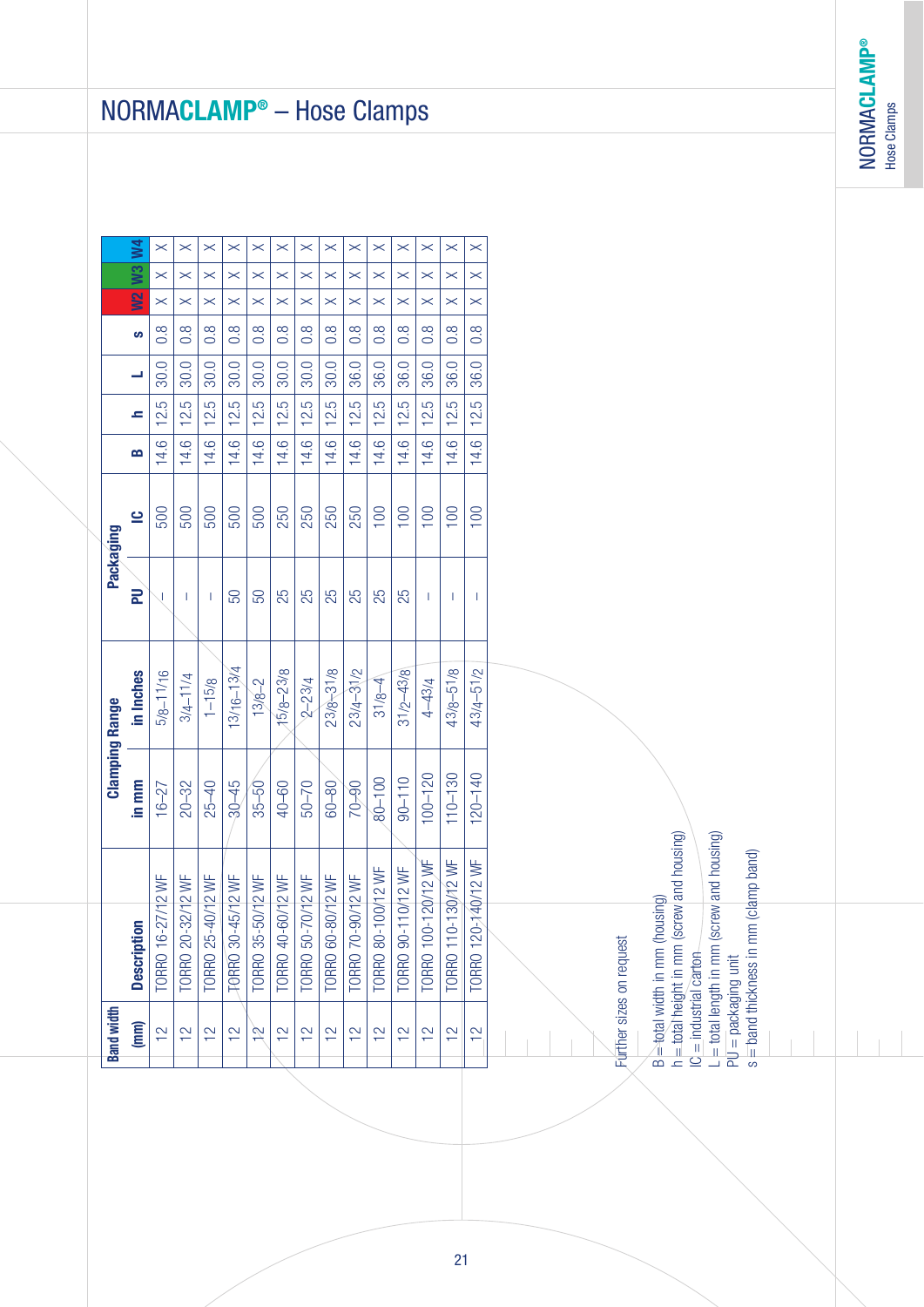### NORMA**CLAMP® TORRO®** Modular System

The TORRO® modular system offers several accessories that can be added to the clip, in order to modify its technical characteristics. You are free to combine two or more of these accessories according to your requirements.

### The Notch



The notch is a clever means for pre-positioning the TORRO® hose clip on the hose. In this case the oval hole in the clamp band finds its exact counter part on the hose surface. Thus the TORRO® is safely and accurately kept in place prior to the final assembly.

#### **Advantage:**

• Safe pre-assembly on the hose.

# The Clip



With this accessory the TORRO® can also be pre-positioned on the hose. The two 'teeth' of this device keep the TORRO® hose clip safely in place if it needs to be stocked or transported prior to its final assembly.

#### **Advantage:**

• Safe pre-assembly on the hose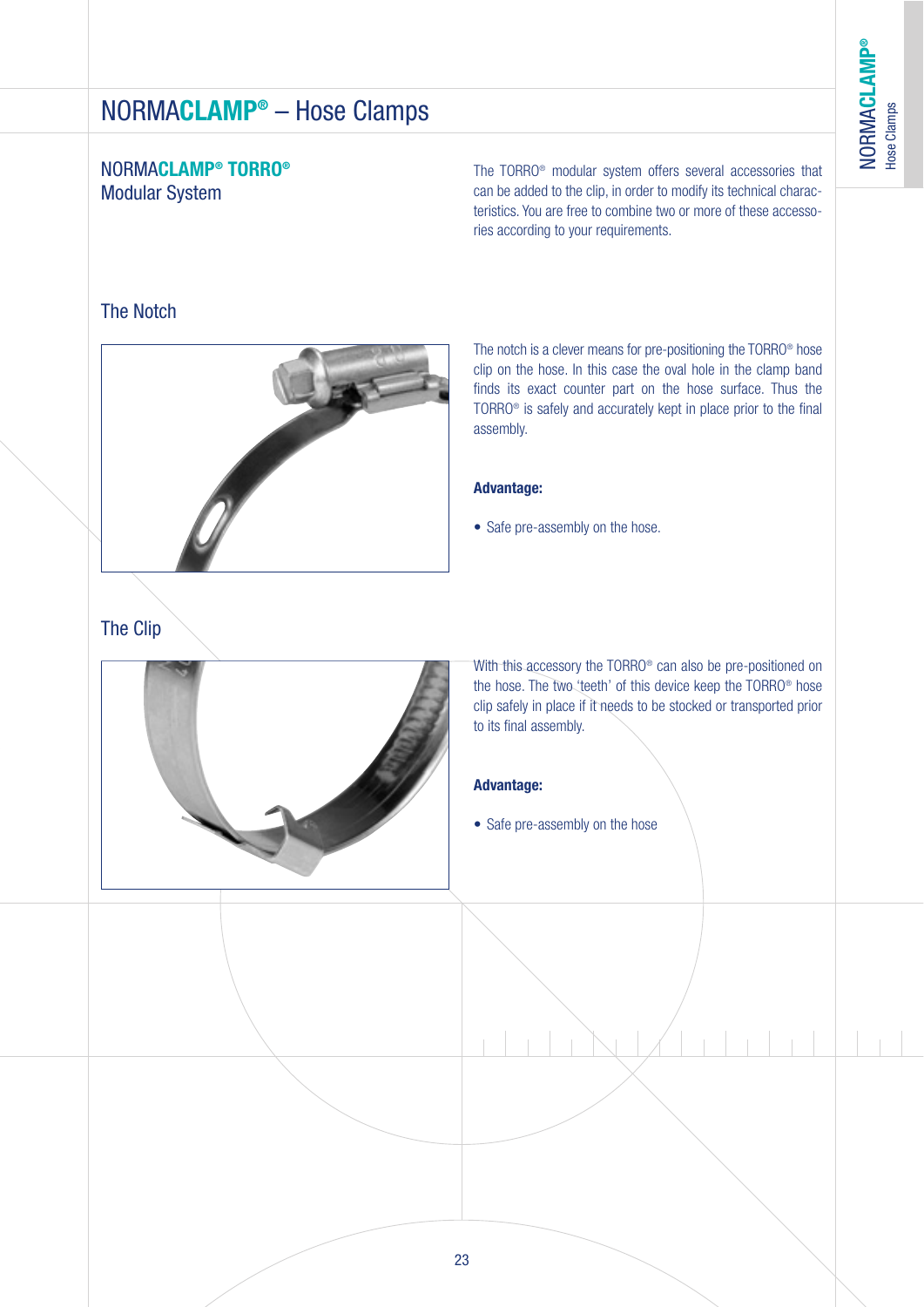#### The Spring insert



For this version of the NORMACLAMP® TORRO® the standard hose clip is equipped with a spring insert on the inside of the clip band. When tightening the screw the spring is loaded and stores sufficient clamping force to ensure a long-lasting automatic re-tensioning effect. Thus the radial clamping force achieved will be sufficient even under extremely low temperatures. Therefore, the TORRO® is an optimal solution for applications under extreme temperature changes.

#### **Advantages:**

- Automatic re-tensioning effect in the event of hose relaxation
- Increased sealing reliability across a wide temperature range

### The Torque Cap



The torque cap cuts off when the permissible torque is reached and thus saves the need for a torque wrench. Even without the cap the hose clip still remains adjustable and can be disassembled and/or retightened if necessary.

#### **Advantages:**

• Defined tightening torque without special tool • Visual assembly control

TORRO® pre-positioned using the clip